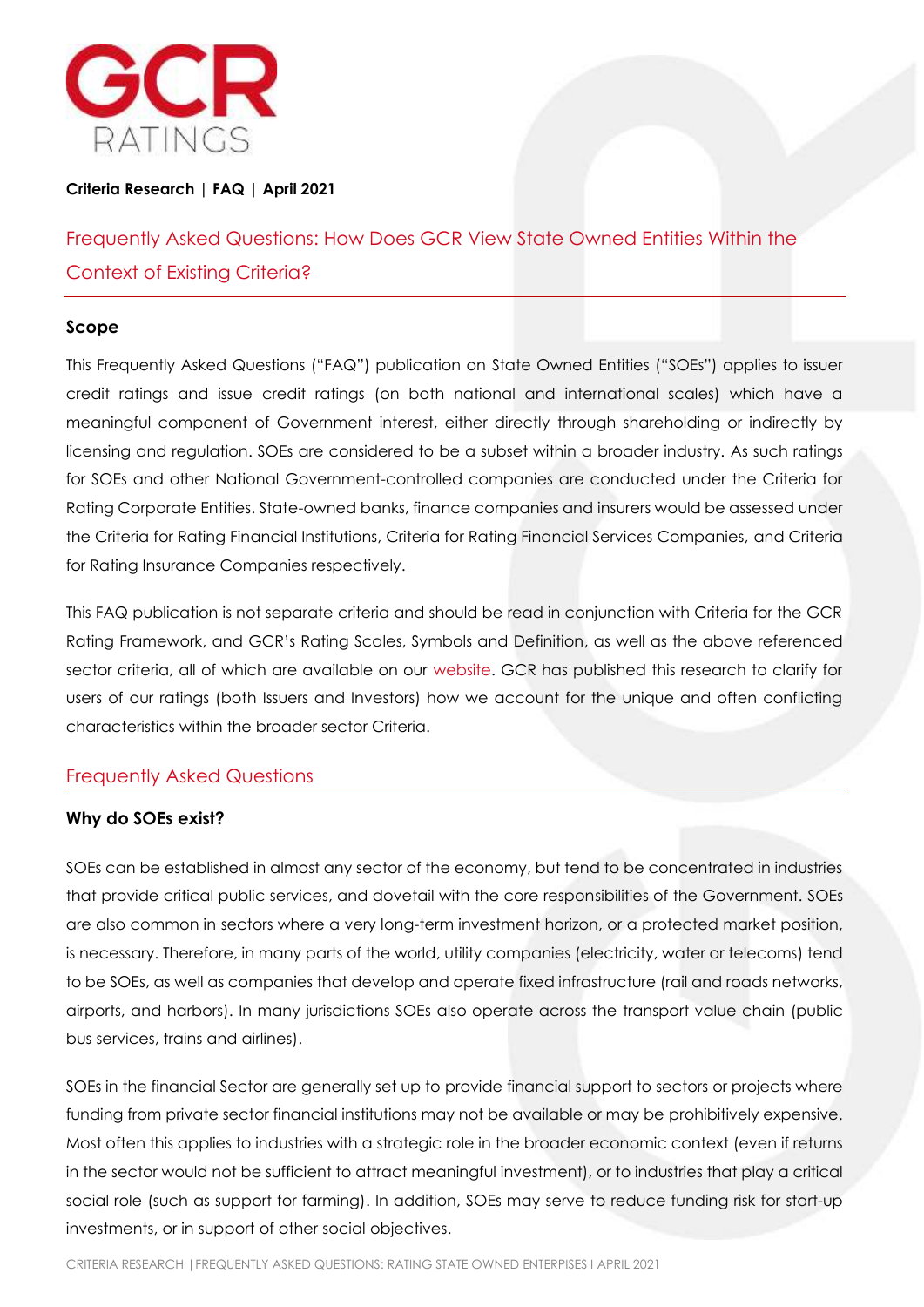# **What makes SOEs a unique subset within the rating criteria?**

SOEs exhibit a unique mix of both private and public sector institution characteristics. On the one hand, SOEs are usually partially or wholly owned by the national government of a particular country, or fall under some regional jurisdiction within a country. Even where the entity may have been privatised, the provision of services and the pricing thereof tends to be highly regulated. On the other hand, SOEs tend to operate as corporatised legal entities, with a distinct Board of Directors and a management structure similar to that of private sector entities.

Another distinction from more common private sector companies is that SOEs are often required to deliver on a dual and sometimes conflicting mandate. They are tasked with providing a critical social service, while also returning a profit to the national government (or at least avoiding losses). However, in many cases the fees that can be charged for service provision are not sufficient to cover the cost of provision, even though there are clear social benefits that cannot be fully quantified. This gives rise to a unique set of challenges that general companies, whose primary motivation is profitability, do not experience. On the other hand, SOEs may enjoy the benefits of government ownership, monopoly positions, access to policy makers and preferential funding, which can all strengthen their corporate profile.

GCR will always weigh these strengths and weaknesses with reference to the particular entity under assessment. Generally, the greater the regulation in an industry is, and the more reliant an SOE is on the national government for financial support, the greater the differentiation from traditional private sector corporate characteristics. Both the strengths and weaknesses, and how they impact GCR's assessment of credit strength are discussed in more detail through this research.

### **How does GCR define an SOE?**

SOEs are companies established under the auspices of the national government to operate as independent (or semi-independent) legal entities. Typical characteristics of SOEs include;

- They are wholly or partly owned by the national government
- They have a distinct board of directors and management team, albeit the government often has voting control or the ability to appoint officers or directors
- They are generally granted some operating autonomy, but subject to strict regulation and service delivery targets
- They provide a service on a commercial basis, although the government may subsidise the cost of service provision. The entity may also derive income from government appropriations, tax revenue, licenses, fees, or royalties
- They would likely be funded by the government even if they do not break even.

There is a wide spectrum as to the extent of operational and financial autonomy that a particular SOE may have. On the one hand there may be very little distinction between the SOE and the national government. In essence, such SOEs act as an implementing agency of the national government and are likely to be almost completely financially dependent on the national government. At the other end of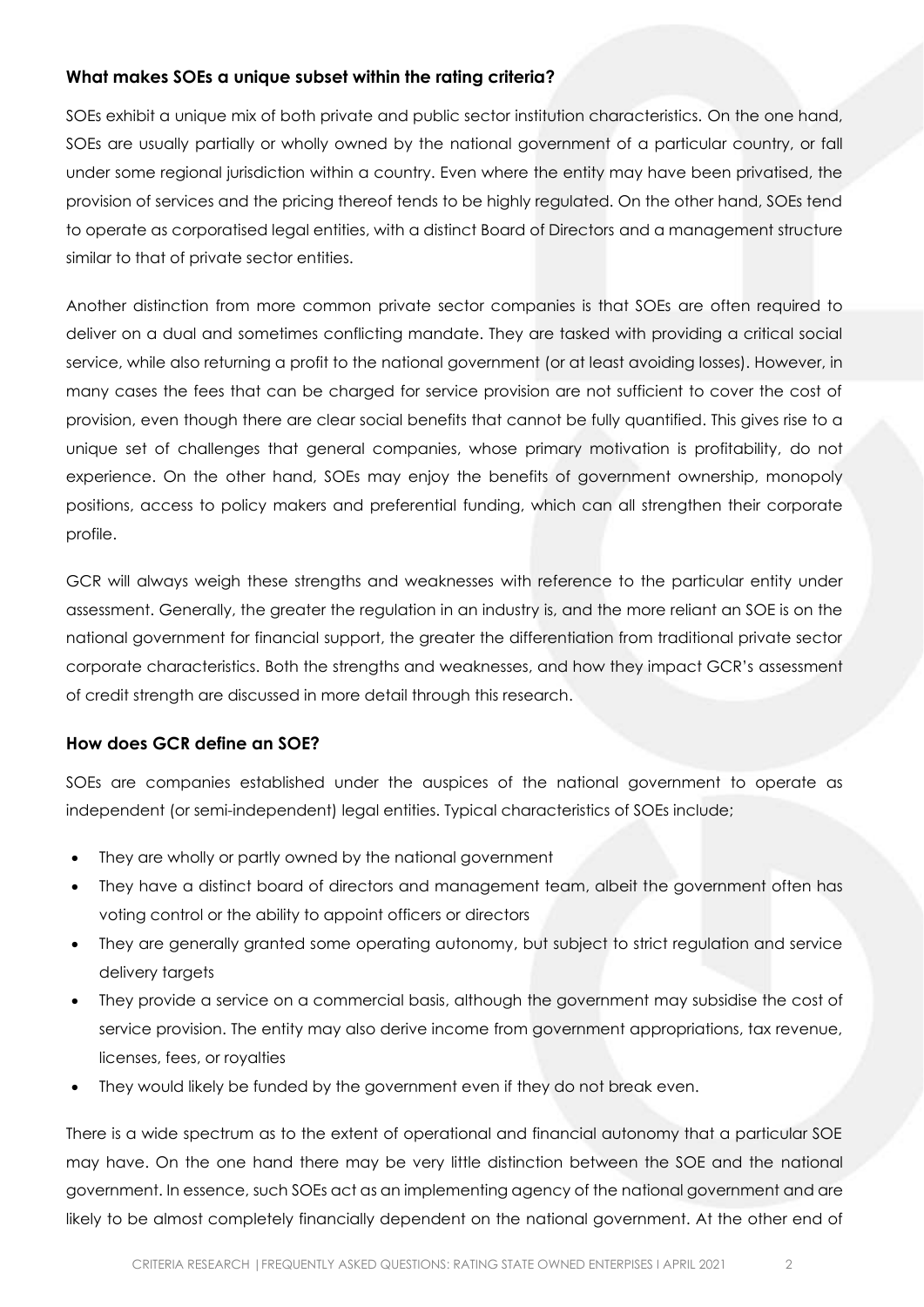the spectrum are SOEs that operate in commercial sectors where there is meaningful private sector competition. Such companies may enjoy some benefits (or evidence some weaknesses) due to their position as an SOE, but the analysis would be in line with that for corporate entities in the same sector.

### **How does GCR factor in Government Support into its analysis?**

Due to the ownership structure or their scope of operations, SOEs will often benefit from government support. Support factors may be built into the very business model or may extend to beyond operational considerations to additional support under difficult or exceptional circumstances. Support may be explicit or implicit. There may be a track record of support, or evidence of a lack of support in practice.

Support factors that are inherent to the business model are built in to the scoring for the 'Business Profile' and 'Financial Profile' components. For example, an SOE that has a monopoly on the provision of a particular service, could be assumed to have strong government support because of the special access to the relevant government department and minister it would likely enjoy. In fact, in many instances such SOEs are involved in the formulation of government policy in their area of operations. GCR would likely reflect such interlinked relationships in a stronger 'Business Profile' score, given the SOE's critical position in the specific industry.

An SOE's 'Financial Profile' score could also be much stronger than that implied by the credit protection and liquidity metrics because of demonstrated government support. For example, where an SOE has few committed bank facilities and little cash, it would likely have a very poor liquidity score. However, GCR could take into account the government's historical track record of funding the entity, which will often involve special transfers to the SOE just ahead of upcoming capital spending or debt redemption to meet its obligations. Even though these transfers are not committed and the exact timing may be uncertain, the track record of always ensuring sufficient liquidity to meet all requirements would be taken into account in adjusting the liquidity ratio.

Government support beyond that implied by the operating model is considered within the context of the 'Comparative Profile' component. Such additional support may be explicit or implicit. Where there is explicit support for an SOE's debt or for specific issues, the SOE or the issue credit rating can be equalised with the arm of government providing the guarantee (as detailed in the Criteria for the GCR Ratings Framework, section 6.4).

Implicit support within the 'Comparative Profile' is more subtle and will depend on the assessed importance of the SOE to the national government. In essence GCR will look to determine how likely the national government will be to provide exceptional financial support to the SOE. Support is considered more likely for entities that provide critical social services, or underpin economic activity. This is because the national government has a strong incentive to ensure that such entities continue to provide their services to the population or carry out necessary development work. Nevertheless, less important SOEs may also benefit from government support

GCR will not, however, provide issuer credit ratings uplift to the level of the national government in cases of implicit support. Rather, GCR's government support floor will be applied to all SOEs likely to benefit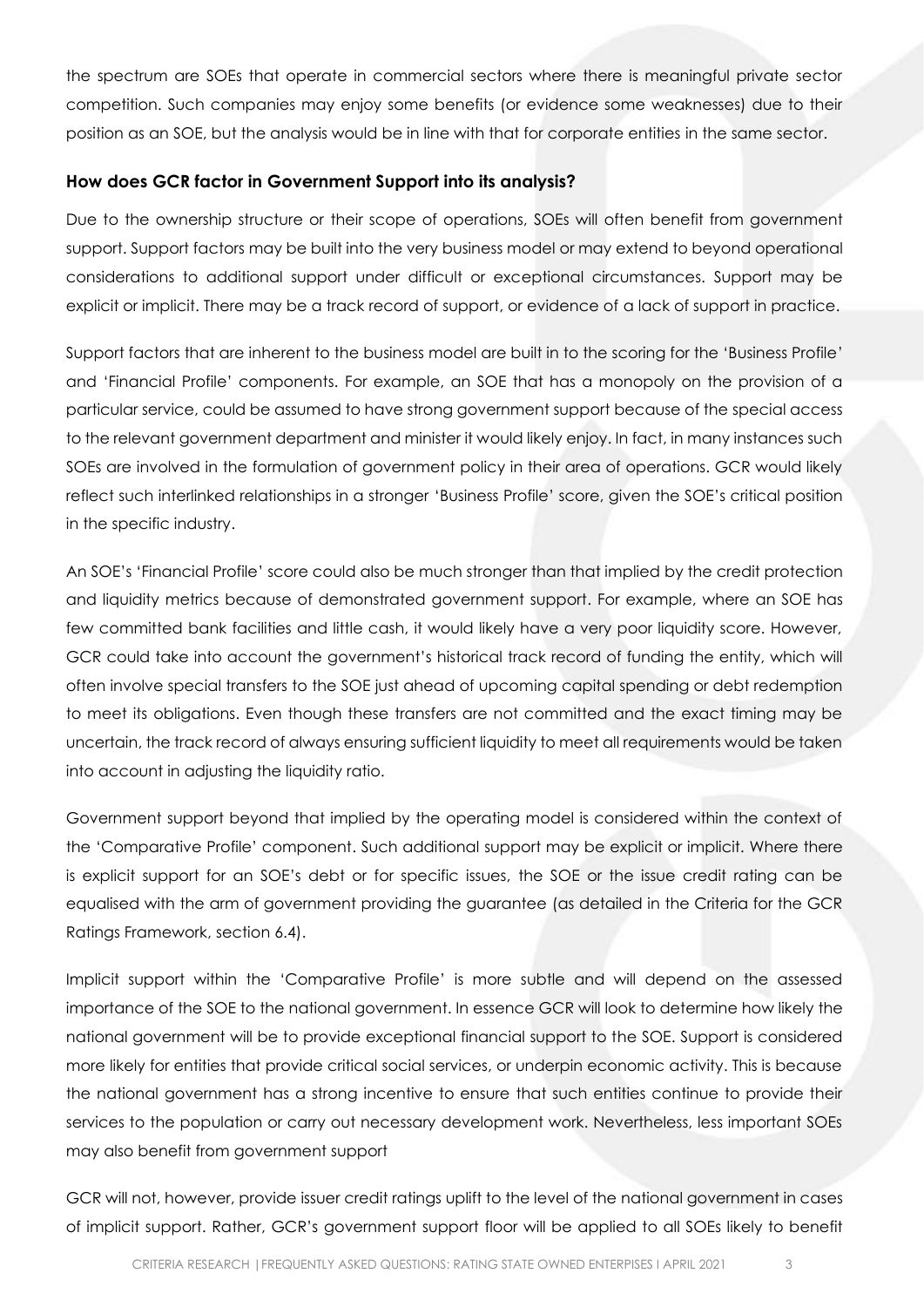from extraordinary support. (Full details of the government support floor can be found in the Criteria for the GCR Ratings Framework, section 5.6.) Uplift will, however, only be given to SOEs in countries where the government has a track record of intervention and the capacity to support (as signified by a country risk score more than 3). Domiciles with fiscal constraints or legal/operational blockages to support typically have limited or no uplift.

#### **What role does legislation play in the analysis of SOEs?**

Because many SOEs often operate under sector specific legislation, an assessment of the applicable legislation that governs the industry and the establishment of the SOE is critical to provide a clear understanding of the obligations of the SOE and its pricing mechanisms, as well as delineate the relationship with the industry regulator. The various conditions and regulations will have on impact on GCR's assessment across 'Operating Environment', 'Business Profile' and 'Financial Profile' assessments.

In particular, an understanding of the authority granted to the industry regulator is necessary as this authority could, in different circumstances, support or weaken the competitive position of an SOE. Evidence of a productive working relationship between the authority and the SOE is important in assessing its market position and the sustainability of operations. Key to ensuring a productive relationship is transparency in the mechanisms for determining minimum service delivery targets (obligations of the SOE) and for calculating tariff rates (compensation for the SOE). Conversely, efficient operations will be impeded where there are multiple levels of bureaucracy and an uncertain legislative environment.

Where an SOE's revenue may be limited by legislated tariffs or the need to provide some free services, GCR will investigate the mechanism for determining tariffs or other pricing mechanisms. Tariffs should be set at a rate that adequately compensates the utility for all expenses incurred in service provision, including the depreciation of assets and the funding costs of new equipment. However, GCR recognises that in many jurisdictions, and particularly in developing economies, tariffs may not fully reflect the total cost of service provision. Accordingly, GCR may consider the extent to which tariffs meet cash operating costs on a sustainable basis.

### **Given the inherent tensions between the political and management arms within SOEs, how does GCR assess management and governance?**

GCR's assessment will follow the universal [management & governance](http://gcrratings.com/criteria) criteria. However, this is overlaid with analysis that focusses on the potential conflicts of interest and opportunities for malfeasance that arise from the intersection between commercial and political interests.

The composition of the Board, and the Board committees is important as it attests to the operating independence of an SOE. Where the Board is weighted towards political appointments, rather than independent professionals, this would imply greater political interference in the utility's operations. Similarly, Board actions that overstep into the general operations of the utility or seek to influence appointments, is indicative of political meddling and would be considered ratings negative. Conversely, the demonstrated ability of executive management to take actions for the benefit of the utility, even if they are politically unpopular, point to an entity with operational independence.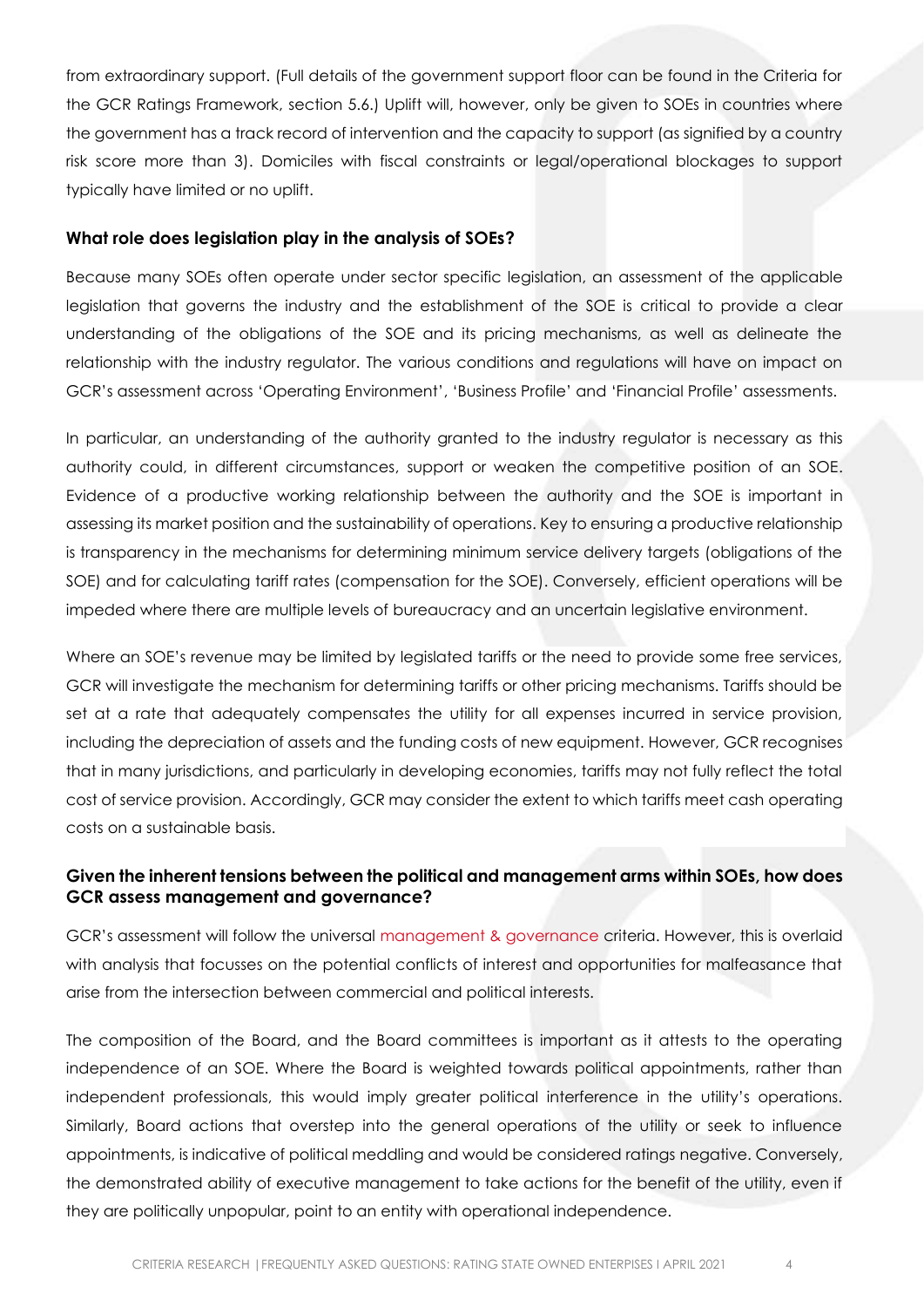Internally, GCR expects an SOE to have all the necessary policies in place to limit opportunities malfeasance or political influence. This includes a clear policy for how to conduct business with politically exposed people and how to manage general conflicts of interest, both internally and with clients. Strong supply chain oversight is also critical to ensuring that funds are spent correctly. GCR may refuse to provide a rating or will severely penalize an entity's rating if these conflicts are not adequately dealt with. The incidence of malfeasance as well as the extent to which corrupt or wasteful activities are investigated and guilty parties held to account, are amongst the best indicators of the importance accorded to good governance within a public entity.

Typically, GCR will rely on the findings of official oversight bodies, which opine on the quality of the financial statements, management processes and compliance, amongst other issues. However, adjustments to the earnings will be made where the quality of information is considered to be questionable.

# **How does GCR determine the sector risk score for SOEs, especially those that operate in restricted industries?**

As mentioned, SOEs operate across the economy and in most instances determining the sector risk score is straight forward and in line with GCR's general corporate criteria. Where an SOE competes in an industry with other players, GCR will typically include the SOE under the relevant published sector risk score. Thus, if a rating is being accorded to a state-owned airline, then the SOE will be included under an airline or logistics sector risk score. If it operates a communications network it would fall into the telecommunications industry. Similarly, state-owned banks or financing companies will be included under the relevant country bank or non-bank financial institution sector.

When an SOE is effectively a government arm or provides a public service that is not (or cannot) be operated by the private sector we tend to use the straight SOE score. This is because the operating dynamics of these market segments are more likely to be driven by government and social considerations than by market forces. Such considerations would include how robust the legal framework for managing the SOE is, what level of control government tends to exert over the Board or operations of the SOE, whether competition is typically allowed in sectors where there are large SOEs, the strength of public sector unions and environmental concerns, as well as the financial and technical ability of the governing entity to provide necessary support. Such industries are characterized by substantial regulation and typically require significant government grant funding, or the right to charge tariffs for usage.

By way of example, GCR considers South African Roads Agency Limited ("SANRAL") to be an arm of Government operating in a restricted market segment. Accordingly, it has been accorded the SOE sector risk score. On the other hand, the Industrial Development Corporation's ("IDC") sector score is a blend of the non-bank financial institution score and the SOE score to reflect its dual characteristics.

#### **Does diversification benefit an SOE?**

Diversification is less important for SOEs as they are generally established to provide a particular service in a defined jurisdiction. In fact, having a focus and dominance in a particular industry may be the most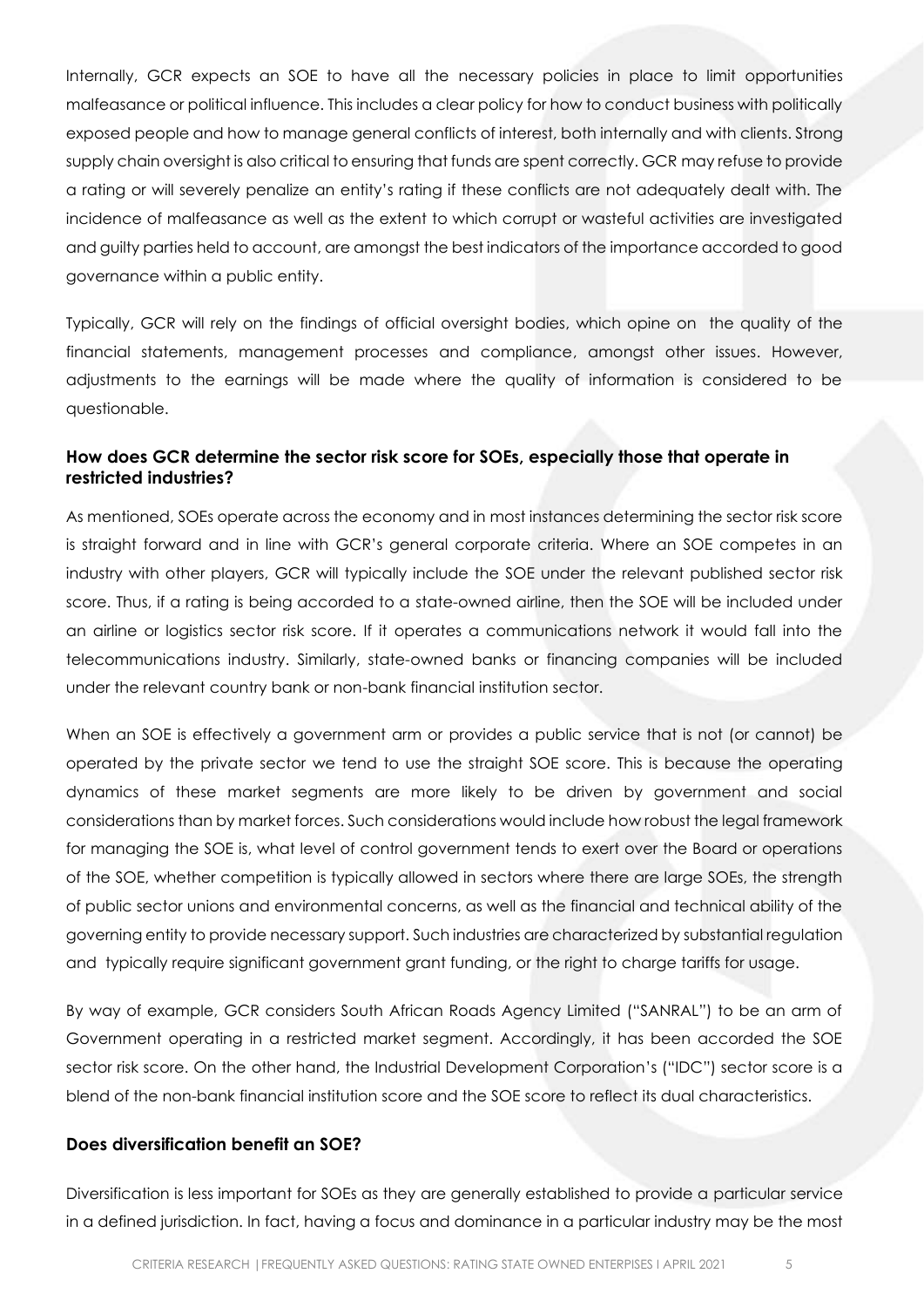critical factor in strengthening its market position. Where an SOE operates in more than one industry, this would only be positively considered if the different lines of business contribute materially to the SOEs performance, and do not distract from the provision of its core services. For example, the competitive position assessment for a utility that is the sole provider of electricity in a particular region, will likely be stronger than for a company that provides electricity as part of a range of services, albeit where none enjoy a monopoly position.

Most SOEs operate in a single country, making the country risk assessment straight forward. In the minority of cases where SOEs may operate across several countries, a blended score will be used if there are meaningful operations in the secondary countries which demonstrably strengthens the operations in the SOE's domestic market. However, there is a counteracting concern that such operations may weaken the SOE's position in its core home market and potentially diminish its support assessment.

### **How does operating performance considerations differ from common corporates?**

GCR's starting point is to recognize that SOEs are seldom driven primarily by a profit motive. Most SOEs are tasked with delivering a service in the most efficient way possible and any profitability is of secondary benefit. In addition, SOE pricing flexibility is often limited by the industry regulator. This will typically relate to SOEs that provide critical social services or facilitate economic activity, such as utilities or companies that are established to operate critical infrastructure. In contrast, profitability will be of much greater importance for those SOEs that operate in commercial sectors, albeit that even in such sectors the national government may be willing to accept a lower return on capital because of the broader economic/societal benefits that are generated through the SOE's operations (for example a national airline stimulating a country's tourism).

Accordingly, GCR will assess operating performance on two factors:

- Is the SOE able to deliver on its core service provision mandate on a sustainable basis. This would include the reliability of service delivery, the ability the extend services to other parts of the population or jurisdictions, and the ability to maintain its infrastructure (as well as any other functions that its is mandated to perform). Strong service delivery is not only important in supporting a sustainable financial position, but also in cementing its position within an economy (impacting the 'Business Profile' assessment).
- Is the SOE operating on a financially sustainable basis. Even in instances where GCR considers the SOEs service provision to be of greater importance than profitability, highly rated entities are still expected to cover their operating expenditure on a sustained basis.

### **How does GCR determine if the SOE is fulfilling its service delivery mandate?**

Key performances metrics ("KPIs") for an entity are determined by the industry in which it operates and the legislative environment. Often the deliverables for an SOE are mandated by legislation or by a regulator. Such KPI's generally include a requirement to ensure service provision at a high level of reliability, to provide a high-quality service, to expand the availability of the service within a country, to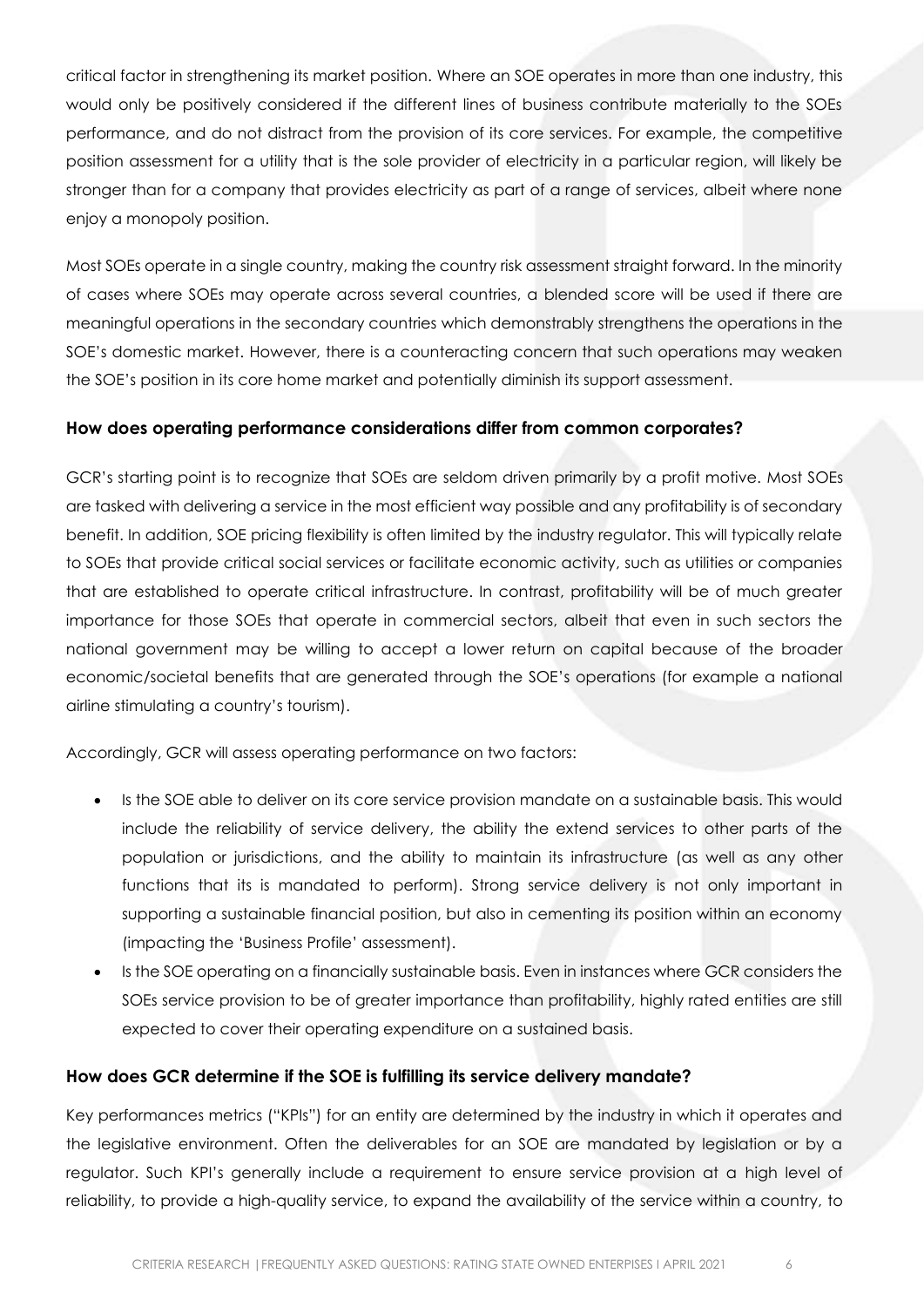manage levels of usage, and to ensure this is achieved while adhering to set operating efficiency standards.

GCR will identify the KPIs applicable to the SOE under review. KPIs are not assessed on an absolute basis, but relative to the performance of previous years and relative to targets as outlined in its medium-term development plan or other internal or external strategy documents. A positive trend in KPIs will generally indicate a highly performing utility, while negative trends would be indicative of operational challenges.

While external to the SOE, GCR will also analyse the environment in which the SOE operates. This is because SOEs that operate in well developed economies, with broad and modern infrastructure will tend to report a stronger, more stable performance than SOEs in developing markets. Moreover, SOEs in developing markets may also be faced with a greater burden of infrastructure development and the provision of some free services to poorer portions of the population.

# **If profitability is not of primary concern, how does GCR determine an SOE's financial performance?**

As an SOE may have limited ability to grow revenue (as demand is often inelastic and tariffs determined externally), a key factor in GCR's earnings considerations is its ability to manage its costs. Highly rated SOEs will generally evidence good earnings flexibility. Flexibility, may however, be hampered by a mix of political and business constraints, the presence of which would be considered negatively. For example, an SOE's ability to control staff costs may be constrained by a high level of unionized staff, which may make it harder for the entity to control staff levels and costs. Similarly, SOEs may be required to include social criteria when evaluating potential service providers, which although producing a societal benefit, may increase the costs of service provision.

Given the above, cost ratios form an important part of the earnings assessment. Relevant cost metrics will differ amongst various SOEs but they will largely be variations of the delivery cost ratio, which measures the cost of providing the service against revenue earned (akin to the gross margin). The efficiency of an SOE can be measured by the ratio of s*taff costs relative to total expenditure and/or revenue. A* higher staff cost ratio than that typical of a similar private sector company may signal excessive social and political consideration which could constrain performance. Another important window through which to review the quality of operations is the ratio of fixed capital expenditure, and/or maintenance expenditure to total expenditure or income. This ratio can provide a good indication if the SOE is meeting its developmental goals and whether it is maintaining the assets it already operates. A low development to total expenditure ratio would likely be a sign of a bloated cost base and poor implementation capacity, while low maintenance spend could signal that current operational performance is being prioritized over long-term sustainability.

#### **What else could impact operating performance and cashflows?**

Collections remain one of the most challenging aspects of SOE performance, particularly in developing countries, as the willingness to pay for public services is low. However, without an efficient collection system revenue is meaningless. While ensuring that bad debt recognition and provisioning policies are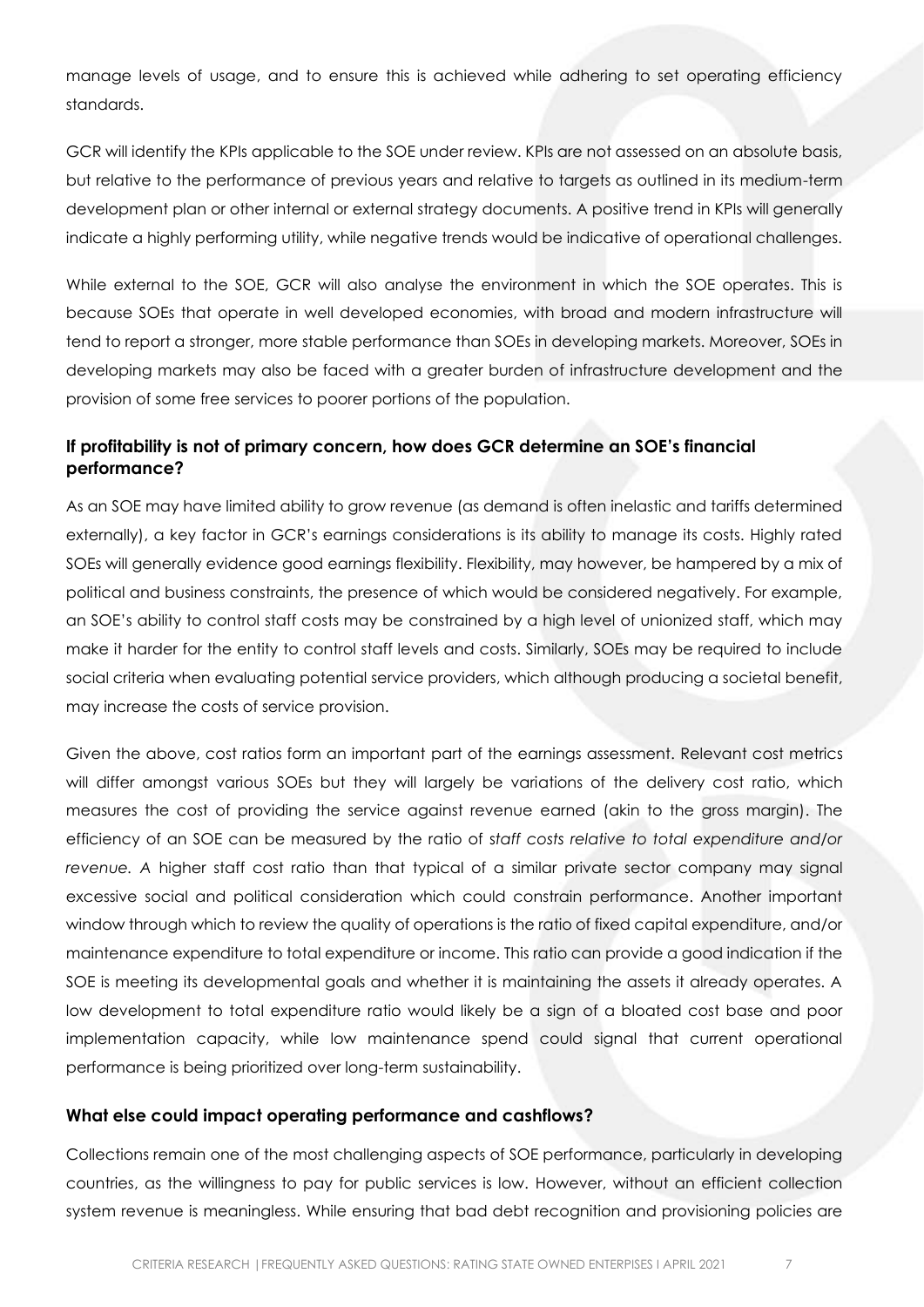adequate is important, GCR places greater emphasis on current collections versus current billings. Gross debtors that increase ahead of internally generated revenue is usually indicative of deficiencies in the debtor's collection process. GCR may thus make negative adjustments to future income expectations to account for weak debtors' performance.

### **Are any additional adjustments made for an SOE's capital structure?**

A primary motivation for establishing an SOE is for them to access a wider range of funding sources, and thereby reduce the financial burden on the governing entity. Accordingly, GCR would expect that highly rated SOEs evidence robust capital structures, comparable to those of highly rated corporate entities. Conversely, factors that would have a negative impact on the corporate capital structure would likely negatively impact an SOE's capital structure assessment.

SOEs do have a number of potential advantages over general corporate companies, which could strengthen GCR's assessment. These include access to government grants and other public funding, access to funding from development finance institutions ("DFIs"), and various other socially responsible pools of finance. As these funding sources tend to be provided on concessionary terms, either through favorable interest rates or with long term maturities, GCR considers a track record of strong working relationships with such organisations to bolster the financial profile.

On the other hand, SOEs are often tasked with undertaking large capital projects with very long payback periods. Debt typically comprises a large portion of the funding for such projects, as a result of which an SOE can report weak debt service metrics. Concerns are somewhat mitigated by lower cyclicality in industries that many SOEs are exposed to, as well as access often being supported by mandated sources of income (such as license fees). Nevertheless, weak debt service metrics will negatively impact the credit rating. Low scores will be accorded when a SOE depends on non-committed funding from the government or another entity to meet its debt service obligations, including redemptions.

### **Are there any changes to the liquidity assessment that need to be considered?**

The basic calculation remains the same, being the ratio of *sources of income to uses*. But there are some different items within both the numerator and the denominator. In particular, SOEs may have access to sources of income that are not available to private sector companies. For example, GCR would include budgeted grant income or financial transfers in sources of income where there is a strong track record of financial support being provided. Similarly, committed financial support from DFIs or similar organisations may be included.

Assessing uses with regard to capital expansion projections is somewhat more complicated and needs to take the broader operating and legislative environment into account. SOEs may have service delivery responsibilities that have not been adequately accounted for in budget projections and need to be added to potential uses of resources. This could arise if there are large infrastructure backlogs, or there is a shift in the operating environment that could burden the SOE with providing additional services without commensurate income. On the other hand, many SOEs and government entities are prohibited from carrying out work if they do not have the funding resources immediately available. Accordingly, GCR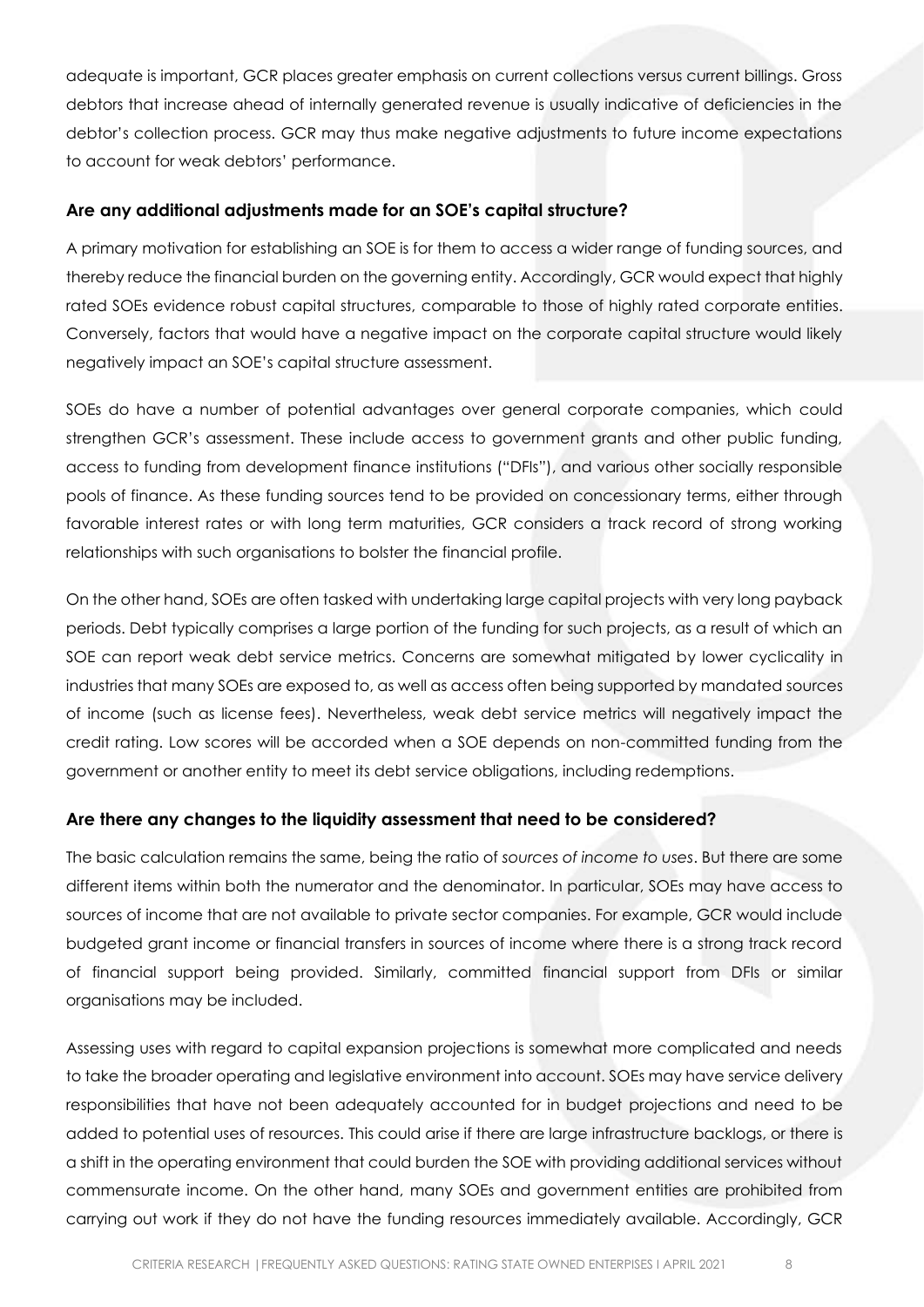may assume a *balanced sources versus uses* ratio on the expectation that capex will need to be withheld. Clearly, the delay in necessary capex due to funding constraints will have a negative impact on the operating performance and future prospects of an SOE over the medium to long term (and a negative adjustment may be made in the 'Business Profile' or 'Earnings Profile' sections), but such restrictions do contribute to short term financial sustainability.

#### Analytical contacts

Sheve[l@GCRratings.com](mailto:Vinay@GCRratings.com)

**Analyst**<br> **Analyst**<br>
Johannesburg, SA MatthewP@GCRratings.com +27 11 784 1771 [MatthewP@GCRratings.com](mailto:MatthewP@GCRratings.com)

**Analyst** Eyal Shevel Sector Head: Corporate Ratings<br>
Johannesburg, SA Shevel@GCRratings.com +27 11 784 1771

Related Criteria and Research

Criteria for the GCR Ratings Framework, May 2019 Criteria for Rating Corporate Entities, May 2019 Criteria for Rating Local and Regional Governments, May 2019 Criteria for Rating Financial Services Companies, May 2019 GCR Ratings Scales, Symbols & Definitions, May 2019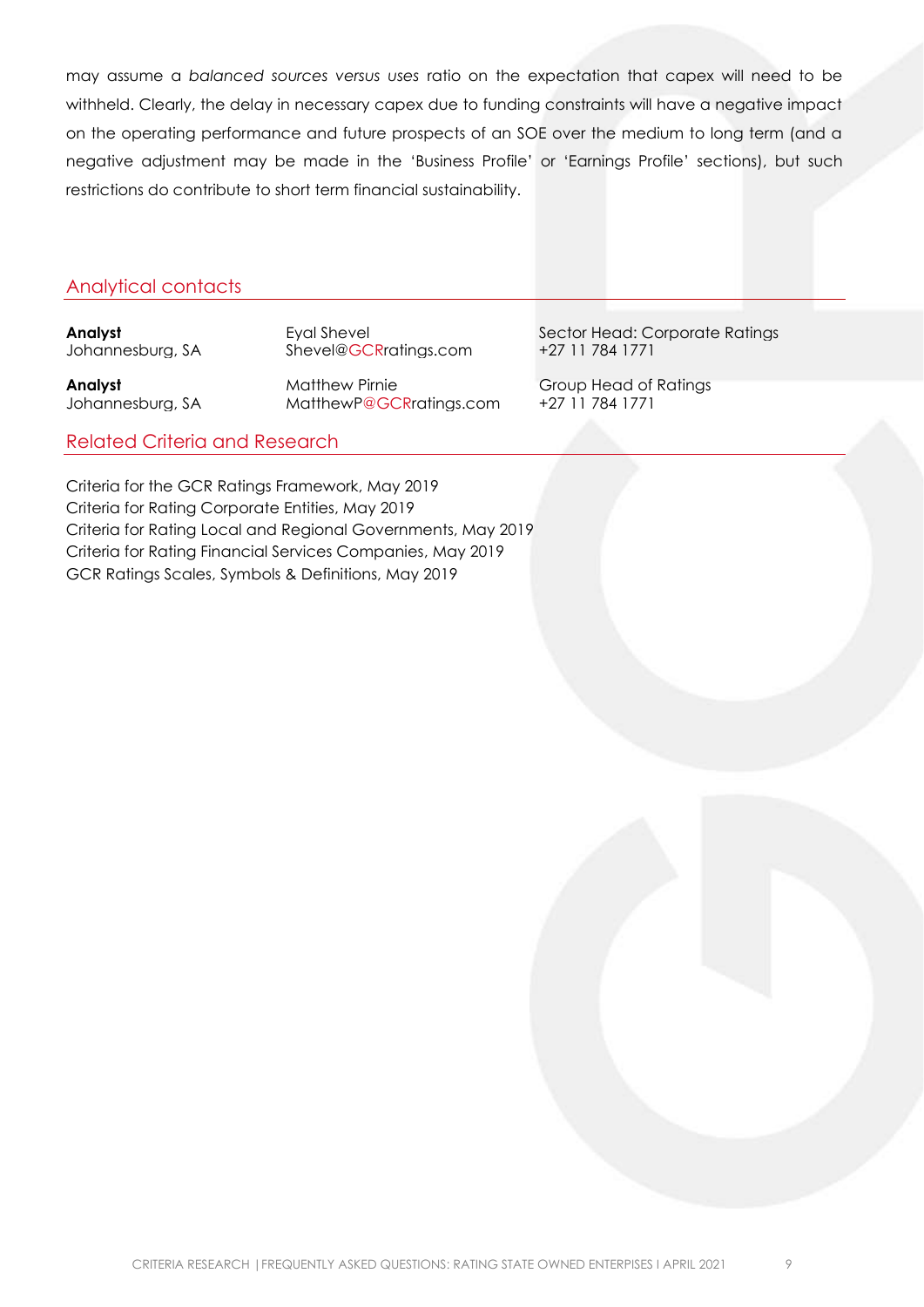# GLOSSARY OF TERMS/ACRONYMS USED IN THIS DOCUMENT AS PER GCR'S GLOSSARY

| Bond                        | A long term debt instrument issued by either a company, institution or the government to raise funds.                                                                                                                                                                                                                                                                                      |
|-----------------------------|--------------------------------------------------------------------------------------------------------------------------------------------------------------------------------------------------------------------------------------------------------------------------------------------------------------------------------------------------------------------------------------------|
| Borrower                    | The party indebted or the person making repayments for its borrowings.                                                                                                                                                                                                                                                                                                                     |
| Corporate Governance        | Refers to the mechanisms, processes and relations by which corporations are controlled and directed, and is used to<br>ensure the effectiveness, accountability and transparency of an entity to its stakeholders.                                                                                                                                                                         |
| Country Risk                | The range of risks emerging from the political, legal, economic and social conditions of a country that have adverse<br>consequences affecting investors and creditors with exposure to the country, and may also include negative effects<br>on financial institutions and borrowers in the country.                                                                                      |
| <b>Credit Rating</b>        | An opinion regarding the creditworthiness of an entity, a security or financial instrument, or an issuer of securities or<br>financial instruments, using an established and defined ranking system of rating categories.                                                                                                                                                                  |
| Creditworthiness            | An assessment of a debtor's ability to meet debt obligations.                                                                                                                                                                                                                                                                                                                              |
| <b>Currency Risk</b>        | The potential for losses arising from adverse movements in exchange rates.                                                                                                                                                                                                                                                                                                                 |
| Debt Service Coverage       | Measures the ratio of cash available for debt servicing to interest, principal and lease payments.                                                                                                                                                                                                                                                                                         |
| Debt                        | An obligation to repay a sum of money. More specifically, it is funds passed from a creditor to a debtor in exchange<br>for interest and a commitment to repay the principal in full on a specified date or over a specified period.                                                                                                                                                       |
| Debtor                      | The party indebted or the person making repayments for its borrowings.                                                                                                                                                                                                                                                                                                                     |
| Default Risk                | The probability or likelihood that a borrower or issuer will not meet its debt obligations. Credit Risk can further be<br>separated between current credit risk (immediate) and potential credit risk (deferred).                                                                                                                                                                          |
| International Scale Rating. | An opinion of creditworthiness relative to a global pool of issuers and issues.                                                                                                                                                                                                                                                                                                            |
| Issuer                      | The party indebted or the person making repayments for its borrowings.                                                                                                                                                                                                                                                                                                                     |
| Leverage                    | With regard to corporate analysis, leverage (or gearing) refers to the extent to which a company is funded by debt.                                                                                                                                                                                                                                                                        |
| Liabilities                 | All financial claims, debts or potential losses incurred by an individual or an organisation.                                                                                                                                                                                                                                                                                              |
| Liquid Assets               | Assets, generally of a short term, that can be converted into cash.                                                                                                                                                                                                                                                                                                                        |
| Liquidity Risk              | The risk that a company may not be able to meet its financial obligations or other operational cash requirements due<br>to an inability to timeously realise cash from its assets. Regarding securities, the risk that a financial instrument<br>cannot be traded at its market price due to the size, structure or efficiency of the market.                                              |
| Long-Term Rating            | A long term rating reflects an issuer's ability to meet its financial obligations over the following three to five year<br>period, including interest payments and debt redemptions. This encompasses an evaluation of the organisation's<br>current financial position, as well as how the position may change in the future with regard to meeting longer term<br>financial obligations. |
| National Scale Rating       | National scale ratings measure creditworthiness relative to issuers and issues within one country.                                                                                                                                                                                                                                                                                         |
| <b>Working Capital</b>      | Working capital usually refers to the resources that a company uses to finance day-to-day operations. Changes in<br>working capital are assessed to explain movements in debt and cash balances.                                                                                                                                                                                           |